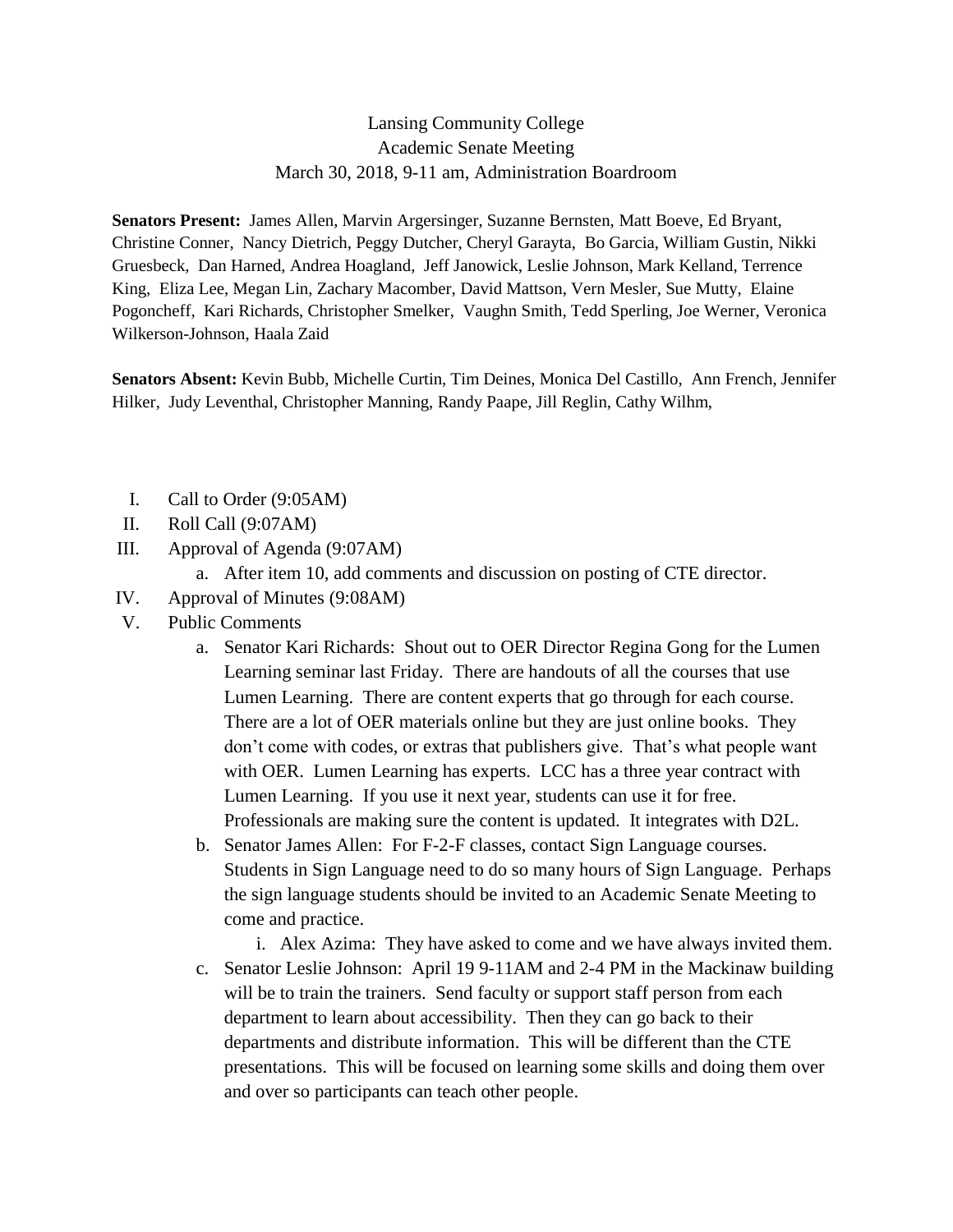- VI. President's Report
	- a. Looking to get 171 people on campus to do the veterans on campus training. It was in The Star a few weeks ago. We will send it to the senators again.
	- b. A Student Senator has expressed people shouting over their ideas. Remember decorum and inclusion of everyone including students while in the Senate.
	- c. Strategic Planning committee meeting happened recently. There will be an email sent out soon asking faculty to participate in each of the different focus areas. We want Senate input as much as possible.
	- d. At the next meeting we will have the Accessibility Team here and they will give a presentation. The hope is to get more ideas about what we should be asking, what we should be aware of. There will be group discussion.
- VII. Provost's Report
	- a. Remind your colleagues that there are open academic embedded support forums next week. Encourage attendance and discussion.
		- i. 5-6 p.m. Tuesday, April 3, in Gannon Building 2214
		- ii. 10-11 a.m. Wednesday, April 4, in the Grand River Room of the new Gannon Conference Center, located near the Commons
		- iii. 1-2 p.m. Thursday, April 5, in TLC 127
		- iv. 5-6 p.m. Wednesday, April 11, in West Campus W157
		- v. 11:30 a.m.-12:30 p.m. Thursday, April 12, in West Campus W157
- VIII. Consent Agenda Action Item
	- a. Curriculum Committee Course Recommendations approved without objection.
	- IX. Election Update
		- a. Senator Eliza Lee: Ballots have gone out. Everyone should have received a Member at Large Ballot. A second ballot was sent out to programs that have an open Senate seat. Please remind your colleagues to vote. It takes less than thirty seconds. There are also write in votes available. All write in candidates will be contacted about their willingness to be involved in the Senate. Ballots close at 11:59PM Monday April 9.
	- X. Action Item Developmental Education Resolution Response
		- a. At the last meeting the Senate looked at the wrap up of our ideas for the Embedded Academic Support Team (EAST). Senator Janowick wrote a preamble. Thank you to the senators who worked so quickly.
		- b. Senator Zach Macomber: Is there a timeline for EAST?
		- c. Senator Mark Kelland: The LCC President has to make a presentation to the board of trustees in June. That is for the initial stage of Developmental Education modifications. The timeline for the initial report is short but it will be continuous quality improvement.
		- d. Provost Elaine Pogoncheff: We are not just looking at Developmental Education. We also need to be looking at first year general education courses. We are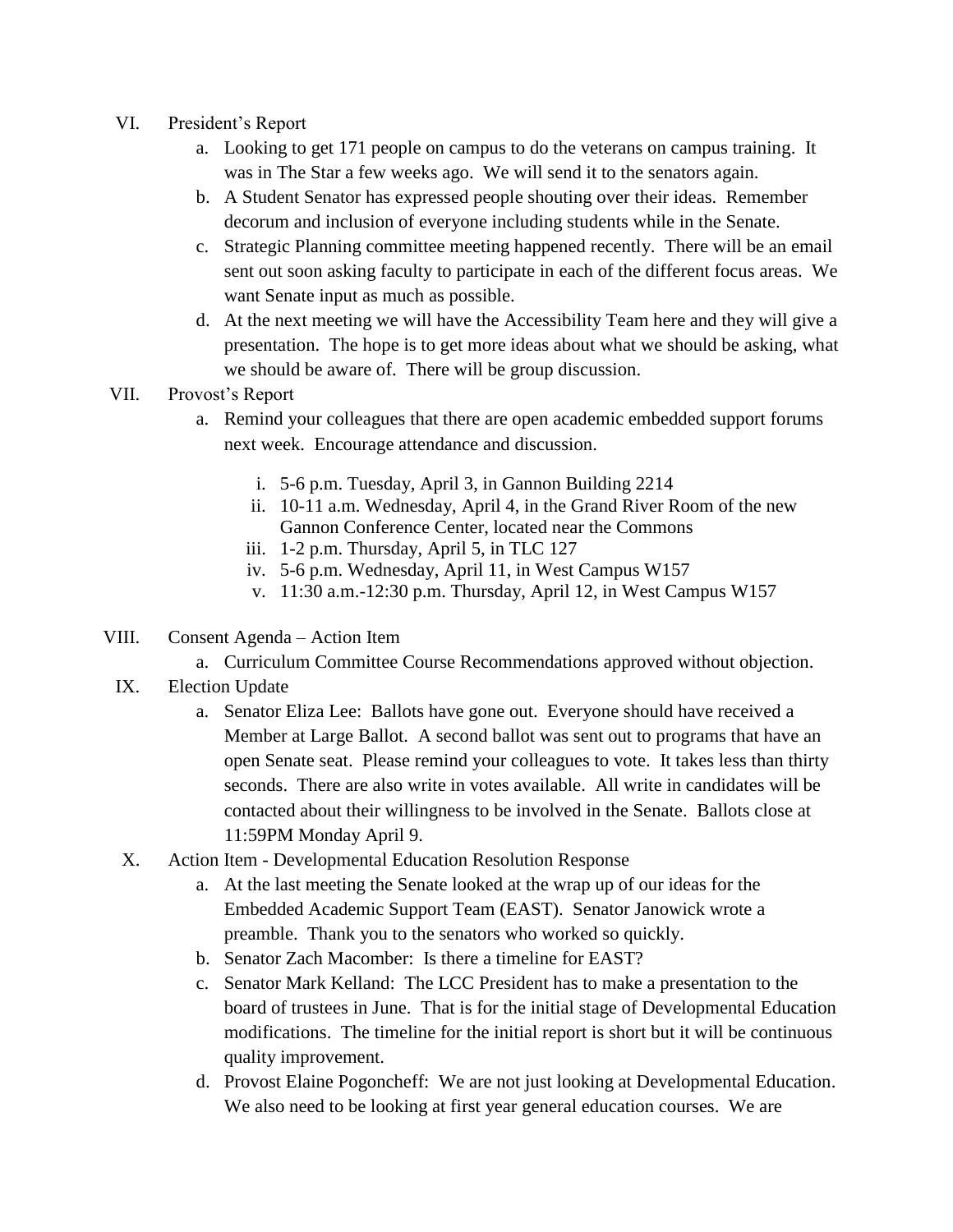looking at the requirements to get into the course. Looking at embedded support to wave those requirements. How can we get students through college courses? This is much larger than just Developmental Education.

- e. Senator Zach Macomber: Will there be time, after EAST has looked at the recommendations, to come back to the Senate for further discussion
- f. Senator Mark Kelland: Yes it will be continuous.
- g. Senator Joe Werner: We should also discuss if we have to get together over the summer.
- h. Senator Mark Kelland: The tentative plan is to schedule one and see if it is needed.
- i. Senator Peggy Dutcher: Pertaining to the official recommendation to EAST, there is no date in the file name, there is no date on the file and there is no date when the board recommended it.
	- i. Senator Peggy Dutcher: Motion to amend document as suggested.
	- ii. Senator Chris Smelker seconds.
	- iii. Approved.
- XI. Action Item- CTE director position
	- a. Senator Jeff Janowick: In Fall 2016 there were substantial and intense conversations about the CTE director position. At that time, the Provost Richard Prystowsky asked the senate to come up with a description and senate recommendation. To the current provost, what was the process in developing the posting and the decision to make this an administrative position and not a faculty position?
	- b. Provost Elaine Pogoncheff: Within the first weeks of being interim, there was a meeting with HR and senate representatives. From the notes of Dr. Prystowsky, this will be an administration position because of the responsibilities. It will be a faculty member that will be an administrator during that time period. That was the rationale.
	- c. Senator Mark Kelland: At the time, that was not the understanding. The Senate Executive Committee was under the impression that it would continue to be a faculty position but changing was a possibility.
	- d. Provost Elaine Pogoncheff: That it would be a faculty member, not a faculty position
	- e. Senator Peggy Dutcher: On the meeting we had at the beginning of the year, it was a called originally by Dr. Prystowsky. Nobody knew what he had in mind to discuss. There was not a lot left to discuss, the meeting was empty. The officers did not agree to this decision of the position being administrative.
	- f. Provost Elaine Pogoncheff: I did not mean to imply this.
	- g. Senator Mark Kelland: You did not imply this, we just wanted it known that the executive committee did not agree with the position being administration.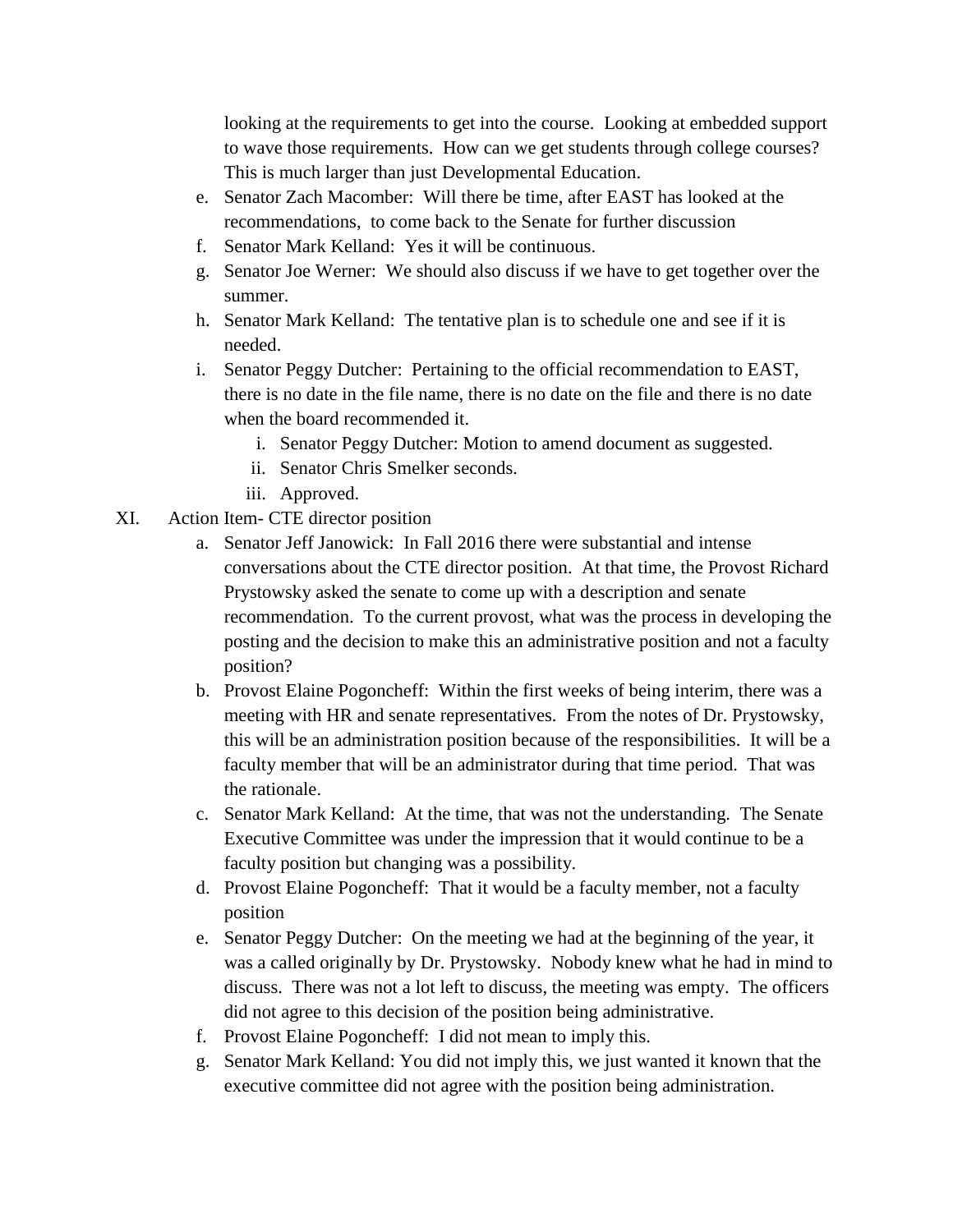- h. Senator Jeff Janowick: So just for clarification, the provost did not take into account the academic senate recommendation.
- i. Provost Elaine Pogoncheff: I chose to follow the guidelines of the previous provost. A reminder that the Academic Senate is a recommending body. They make recommendations to the provost, not dictations.
- XII. Senate Discussion Student/Faculty Commitments
	- a. See Guided Questions that were sent out. Looking at in the work done the previous academic year. What do students need to commit to and what do faculty need to commit to. This is supposed to help with expectations for faculty and students.
		- i. Senators discussed for 20 minutes and sent reports to the executive committee.
- XIII. Senate Discussion OER/Open Education
	- a. See Guided Questions that were sent out. Jim Luke from the Economics department was in the room to answer questions about OER.
		- i. Senators discussed for 20 minutes and sent reports to the executive committee.
- XIV. Fulbright Scholar Program Ambassador Dr. Cara Cilano
	- a. Chair of English department at MSU. First grant was a trip to Belarus where she taught 3 classes. Living in a different culture is very disorienting. The opportunity for self-reflection is great. Public spaces were very social and also very gendered. Educational system is very different. Pedagogy had to change. Part of the impact the grants had was to help her think about how to interact in the classroom. Where are the students at? Community College has a student population that has a lot of variety so you think similarly.
	- b. Junior senator from Arkansas after the world war came up with this scholarship. It has been funded every year and sponsored.
	- c. There are two different grants. The first can bring international students onto campus for a couple of days. It is a good way to start internationalizing your classroom. There is a second grant about faculty members. You don't have to have a foreign language skill.
	- d. Senator Veronica Wilkerson-Johnson: Are there some areas that are more in need?
	- e. Dr. Cara Cilano: There are postings all over the world. Basically you could go anywhere. Places outside of Europe and Canada have the most need. But the work is much different and hospitality is tremendous.
	- f. Vice President Lisa Webb Sharpe: How did the disorientation affect the classroom?
	- g. Dr. Cara Cilano: It made her feel like the classroom was mutual questioning. She didn't have to be an expert on something. The classroom became a place of